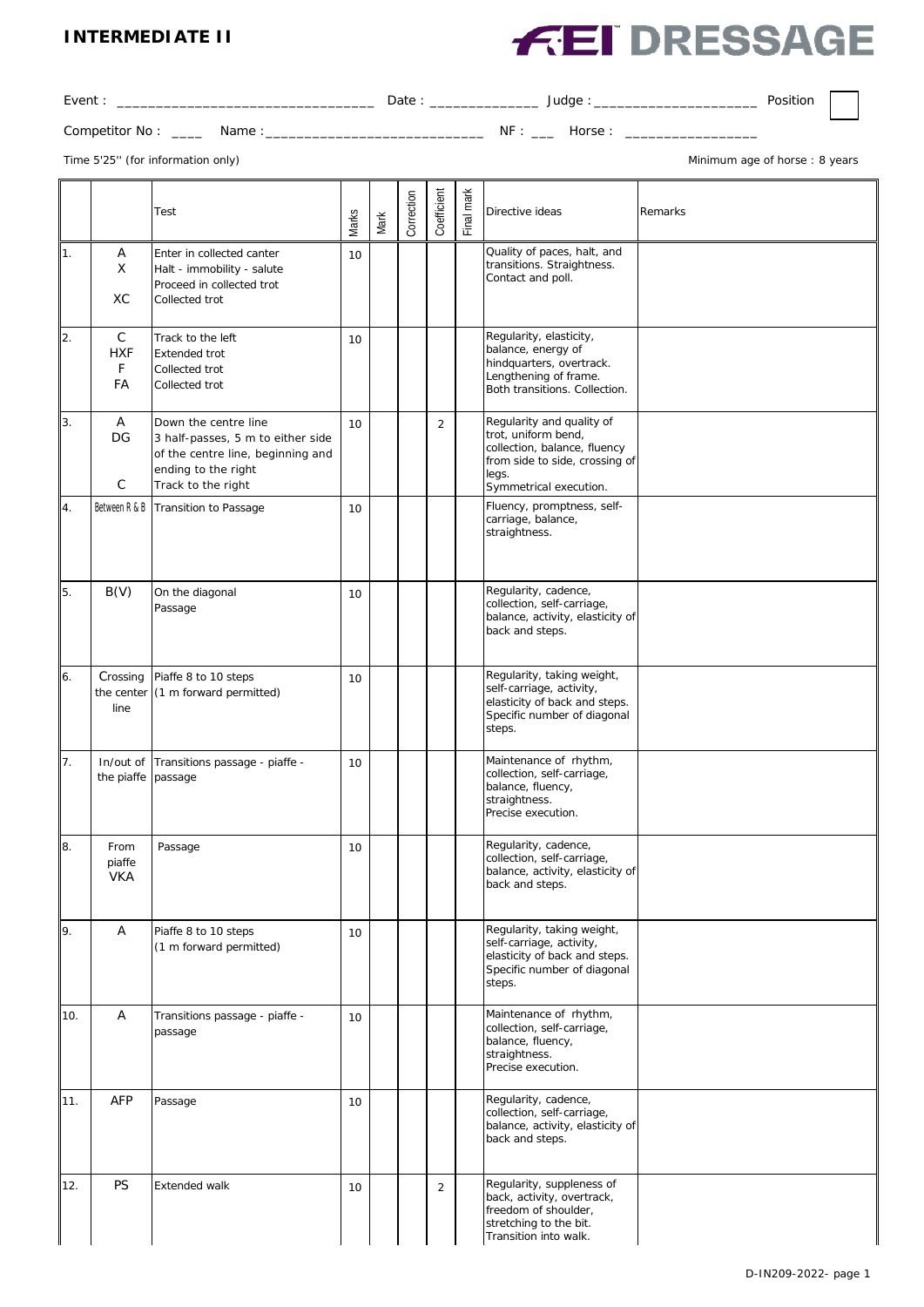## **INTERMEDIATE II**



|     |                                | Test                                                                                        | Marks | Mark | Correction | Coefficient    | Final mark | Directive ideas                                                                                                                                                     | Remarks |
|-----|--------------------------------|---------------------------------------------------------------------------------------------|-------|------|------------|----------------|------------|---------------------------------------------------------------------------------------------------------------------------------------------------------------------|---------|
| 13. | S<br><b>SHC</b>                | Collected walk<br>Collected walk                                                            | 10    |      |            | $\overline{2}$ |            | Regularity, suppleness of<br>back, activity, shortening<br>and heightening of steps,<br>self-carriage.                                                              |         |
| 14. | $\mathsf C$<br><b>CM</b>       | Proceed in collected canter right<br>Collected canter                                       | 10    |      |            |                |            | Precise execution and<br>fluency of transition.<br>Quality of canter.                                                                                               |         |
| 15. | <b>MXK</b><br>X<br><b>KAFP</b> | Medium canter<br>Flying change of leg<br>Collected canter                                   | 10    |      |            |                |            | Quality of canter,<br>lengthening of strides and<br>frame. Balance, uphill<br>tendency, straightness.<br>Quality and fluency of flying<br>change. Both transitions. |         |
| 16. | <b>PX</b><br>X                 | Half-pass to the left<br>Down the centre line                                               | 10    |      |            |                |            | Quality of canter.<br>Collection, balance,<br>uniform bend, fluency.                                                                                                |         |
| 17. | $\mathbf{I}$<br>$\mathsf{C}$   | Pirouette to the left<br>Track to the left                                                  | 10    |      |            | 2              |            | Collection, self-carriage,<br>balance, size, flexion, and<br>bend. Correct number of<br>strides $(6-8)$ .<br>Quality of canter before and<br>after.                 |         |
| 18. | <b>HXF</b>                     | Extended canter                                                                             | 10    |      |            |                |            | Quality of canter, impulsion,<br>lengthening of strides and<br>frame. Balance, uphill<br>tendency, straightness.<br>Differentiation from medium<br>canter.          |         |
| 19. | F<br><b>FAKV</b>               | Collected canter and flying change<br>of leg<br>Collected canter                            | 10    |      |            |                |            | Quality of flying change on<br>diagonal.<br>Precise, smooth execution of<br>transition. Collection.                                                                 |         |
| 20. | <b>VX</b><br>X                 | Half-pass to the right<br>Down the centre line                                              | 10    |      |            |                |            | Quality of canter.<br>Collection, balance,<br>uniform bend, fluency.                                                                                                |         |
| 21. | $\mathbf{I}$<br>$\mathsf C$    | Pirouette to the right<br>Track to the right                                                | 10    |      |            | $\overline{2}$ |            | Collection, self-carriage,<br>balance, size, flexion, and<br>bend. Correct number of<br>strides $(6-8)$ .<br>Quality of canter before and<br>after.                 |         |
| 22. | <b>MXK</b><br><b>KAF</b>       | On the diagonal 7 flying changes of<br>leg every 2 <sup>nd</sup> stride<br>Collected canter | 10    |      |            |                |            | Correctness, balance,<br>fluency, uphill tendency,<br>straightness.<br>Quality of canter before and<br>after.                                                       |         |
| 23. | <b>FXH</b><br>НC               | On the diagonal 11 flying changes<br>of leg every stride<br>Collected canter                | 10    |      |            |                |            | Correctness, balance,<br>fluency, uphill tendency,<br>straightness.<br>Quality of canter before and<br>after.                                                       |         |
| 24. | $\mathsf C$<br>CM              | Collected trot<br>Collected trot                                                            | 10    |      |            |                |            | Fluency; precise, smooth<br>execution of transition.<br>Collection.                                                                                                 |         |
| 25. | <b>MXK</b><br>К<br>KA          | Extended trot<br>Collected trot<br>The collected trot                                       | 10    |      |            |                |            | Regularity, elasticity,<br>balance, energy of<br>hindquarters, overtrack.<br>Lengthening of frame.<br>Both transitions. Collection.                                 |         |